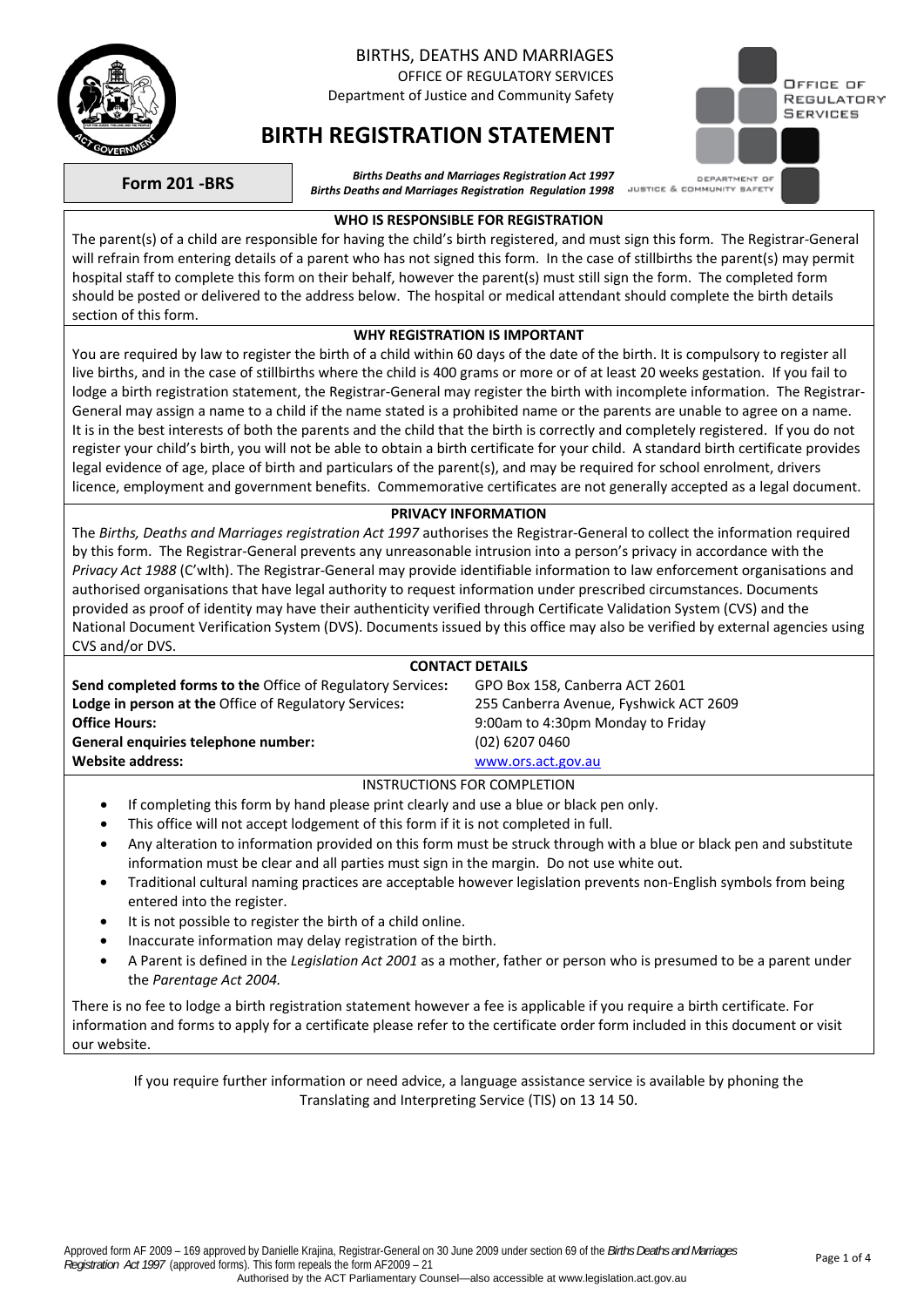#### **CERTIFICATE APPLICATION INFORMATION**

- It is not compulsory to order a birth certificate at the time a child is registered.
- If you order a commemorative package you will also receive a standard birth certificate
- All certificates sent by mail attract a \$5.00 registered person to person postage fee. Please ensure you add this fee to your payment. This service ensures your certificate is protected during delivery and minimises the risk of the certificate being intercepted or stolen.
- For security purposes the example commemorative certificates below have been altered. Full examples may be viewed in our office.

#### **DETAILS OF CHILD**

| <b>Surname of Child</b> | Given Name(s) of Child | Date of Birth of Child |
|-------------------------|------------------------|------------------------|
|                         |                        |                        |

# **CERTIFICATE(S) ORDER**

|                                            | Standard birth certificate \$37.00 |          | $\Box$ Commemorative certificate only \$37.00 |                   | Commemorative package \$52.00   |              | Postage \$5.00 |  |  |  |
|--------------------------------------------|------------------------------------|----------|-----------------------------------------------|-------------------|---------------------------------|--------------|----------------|--|--|--|
| <b>TYPES OF COMMEMORATIVE CERTIFICATES</b> |                                    |          |                                               |                   |                                 |              |                |  |  |  |
|                                            |                                    |          |                                               | <b>CT ANTIBOR</b> |                                 |              |                |  |  |  |
| Canberra<br>$\blacksquare$                 | Capital                            | Bluebell | <b>Year 2000</b>                              | Clowns            | <b>Blue Bunny</b><br>Pink Bunny | <b>Bears</b> | Duck           |  |  |  |

| <b>DETAILS OF APPLICANT</b>           |                                                   |                      |                               |  |  |  |
|---------------------------------------|---------------------------------------------------|----------------------|-------------------------------|--|--|--|
| <b>Surname</b>                        |                                                   | <b>Given Name(s)</b> |                               |  |  |  |
|                                       |                                                   |                      |                               |  |  |  |
|                                       |                                                   |                      |                               |  |  |  |
| <b>Current Residential Address</b>    |                                                   |                      |                               |  |  |  |
|                                       |                                                   |                      |                               |  |  |  |
|                                       |                                                   |                      |                               |  |  |  |
| Daytime Contact Telephone Number      | <b>E-mail Address</b>                             |                      | <b>Signature of Applicant</b> |  |  |  |
|                                       |                                                   |                      |                               |  |  |  |
|                                       |                                                   |                      |                               |  |  |  |
| <b>Reason Certificate is Required</b> | <b>Relationship to Child Named on Certificate</b> |                      |                               |  |  |  |
|                                       |                                                   |                      |                               |  |  |  |
|                                       |                                                   |                      |                               |  |  |  |
|                                       |                                                   |                      |                               |  |  |  |

**POSTAGE DETAILS** (All Certificates forwarded by mail attract a \$5.00 registered person to person postage fee) **Postal Address** 

#### **PAYMENT DETAILS**

| $\Box$ Visa            |  | Mastercard |  |                             | <b>Expiry Date</b> |  |  |  |  |  | Amount |  |  |  |  |  |
|------------------------|--|------------|--|-----------------------------|--------------------|--|--|--|--|--|--------|--|--|--|--|--|
| <b>Cardholder Name</b> |  |            |  | <b>Cardholder Signature</b> |                    |  |  |  |  |  |        |  |  |  |  |  |
| <b>Card Number</b>     |  |            |  |                             |                    |  |  |  |  |  |        |  |  |  |  |  |

**PLEASE NOTE: Payments may be made by cheque, money order or credit card if lodged by post, or also by cash or EFTPOS if lodged in person. Applications paid by personal cheque will be held for 7-10 working days for the cheque to clear.**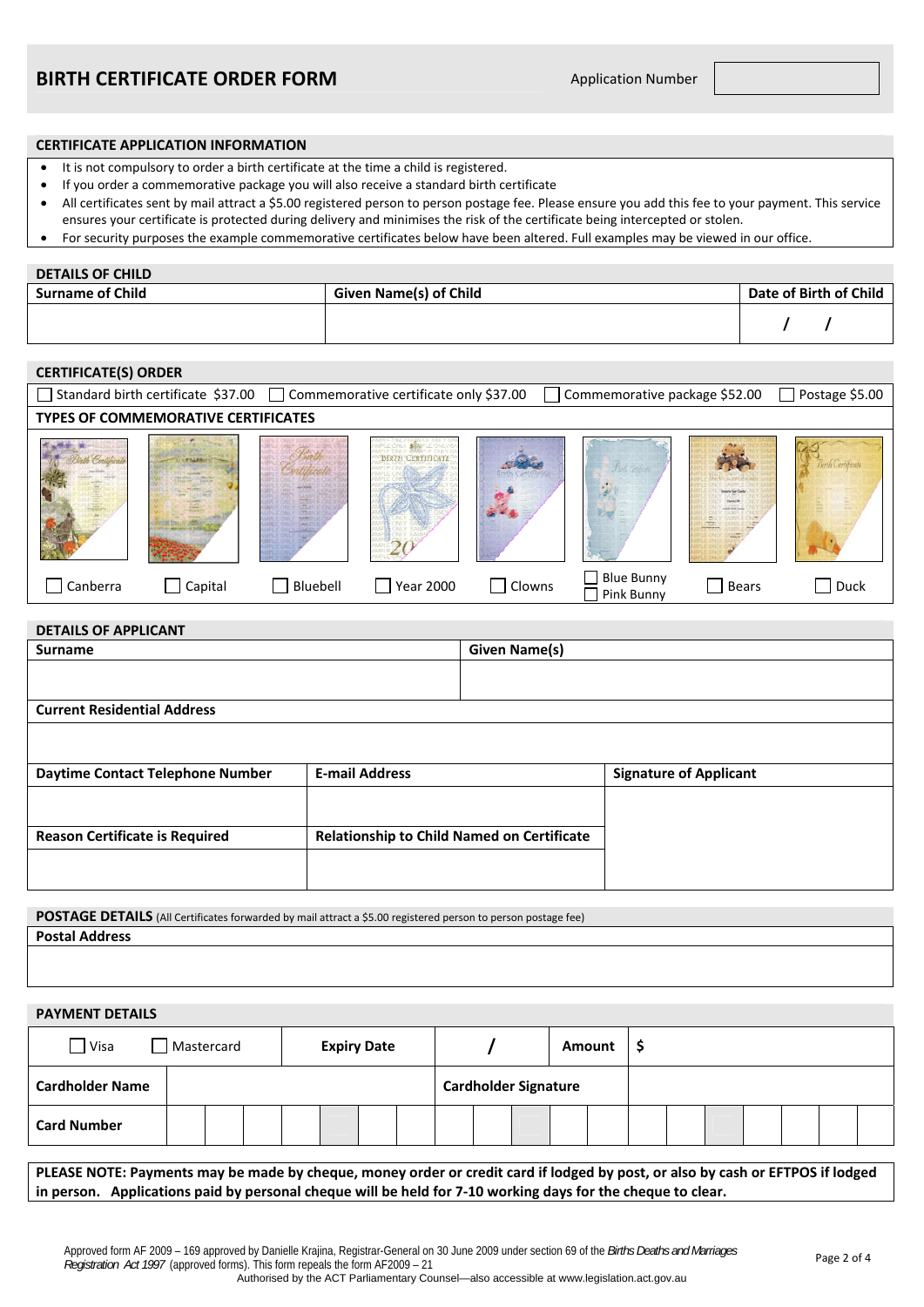

# BIRTHS, DEATHS AND MARRIAGES

OFFICE OF REGULATORY SERVICES

Department of Justice and Community Safety



# **BIRTH REGISTRATION STATEMENT**

**Form 201 -BRS** *Births Deaths and Marriages Registration Act 1997 Births Deaths and Marriages Registration Regulation 1998* 

| Certificate applied for?<br>(Office use only                                                    | Yes | <b>No</b> |  | <b>Registration Number</b><br>(Office use only) |  |  |  |  |  |
|-------------------------------------------------------------------------------------------------|-----|-----------|--|-------------------------------------------------|--|--|--|--|--|
| DETAILS OF CHILD TO BE COMPLETED BY PARENTS (Any alterations must be initialled by all parties) |     |           |  |                                                 |  |  |  |  |  |
| <b>Surname</b>                                                                                  |     |           |  | Given Name(s)                                   |  |  |  |  |  |
|                                                                                                 |     |           |  |                                                 |  |  |  |  |  |

## **DETAILS OF CHILD TO BE COMPLETED BY HOSPITAL OR MEDICAL ATTENDANT**

| Date of Birth               | <b>Time of Birth</b>                                     | Sex of Child                                                | If Multiple Birth (i.e. $1$ of 2)           | Weight |  |  |  |
|-----------------------------|----------------------------------------------------------|-------------------------------------------------------------|---------------------------------------------|--------|--|--|--|
|                             | am/pm                                                    | $\vert\vert$ Female<br>Male                                 | оf                                          | grams  |  |  |  |
| <b>Was Child Born Alive</b> | <b>Gestation if Not Alive</b>                            | Place of Birth (name of hospital or address if other place) |                                             |        |  |  |  |
| Yes<br>l INo                | weeks                                                    |                                                             |                                             |        |  |  |  |
|                             | <b>Medical Practitioner, Registered Nurse or Midwife</b> |                                                             | <b>Other Witnesses Present at the Birth</b> |        |  |  |  |
| Dr/Rn/Rm                    |                                                          |                                                             |                                             |        |  |  |  |

## **DETAILS OF MOTHER AT THE TIME OF BIRTH**

| <b>Surname</b>                                                             | Given Name(s)                                               |            |  |  |  |  |
|----------------------------------------------------------------------------|-------------------------------------------------------------|------------|--|--|--|--|
|                                                                            |                                                             |            |  |  |  |  |
| <b>Former Surname if Any</b>                                               | Date of Birth                                               | Occupation |  |  |  |  |
|                                                                            |                                                             |            |  |  |  |  |
| <b>Place of Birth</b> (suburb/town and state/country)                      | <b>Residential Address at the Time of the Child's Birth</b> |            |  |  |  |  |
|                                                                            |                                                             |            |  |  |  |  |
| Is the Mother of the Child of Aboriginal or Torres Strait Islander Origin? |                                                             |            |  |  |  |  |
| Yes, Aboriginal origin<br>Yes, Torres Strait Islander origin<br>No         | Yes, both Aboriginal and Torres Strait Islander origin      |            |  |  |  |  |
| Day time contact telephone number                                          | <b>Signature</b>                                            |            |  |  |  |  |
|                                                                            |                                                             |            |  |  |  |  |

**DETAILS OF THE FATHER FRARENT AT THE TIME OF BIRTH** (Please indicate whether person is to be known as father or parent)

| <b>Surname</b>                                                                    | Given Name(s)                                               |                   |  |  |  |
|-----------------------------------------------------------------------------------|-------------------------------------------------------------|-------------------|--|--|--|
|                                                                                   |                                                             |                   |  |  |  |
| <b>Former Surname if Any</b>                                                      | Date of Birth                                               | <b>Occupation</b> |  |  |  |
|                                                                                   |                                                             |                   |  |  |  |
| Place of Birth (suburb/town and state/country)                                    | <b>Residential Address at the Time of the Child's Birth</b> |                   |  |  |  |
|                                                                                   |                                                             |                   |  |  |  |
| Is the Father/Parent of the Child of Aboriginal or Torres Strait Islander Origin? |                                                             |                   |  |  |  |
| J Yes, Aboriginal origin   U Yes, Torres Strait Islander origin<br>No.            | Yes, both Aboriginal and Torres Strait Islander origin      |                   |  |  |  |
| Daytime Contact Telephone Number                                                  | <b>Signature</b>                                            |                   |  |  |  |
|                                                                                   |                                                             |                   |  |  |  |